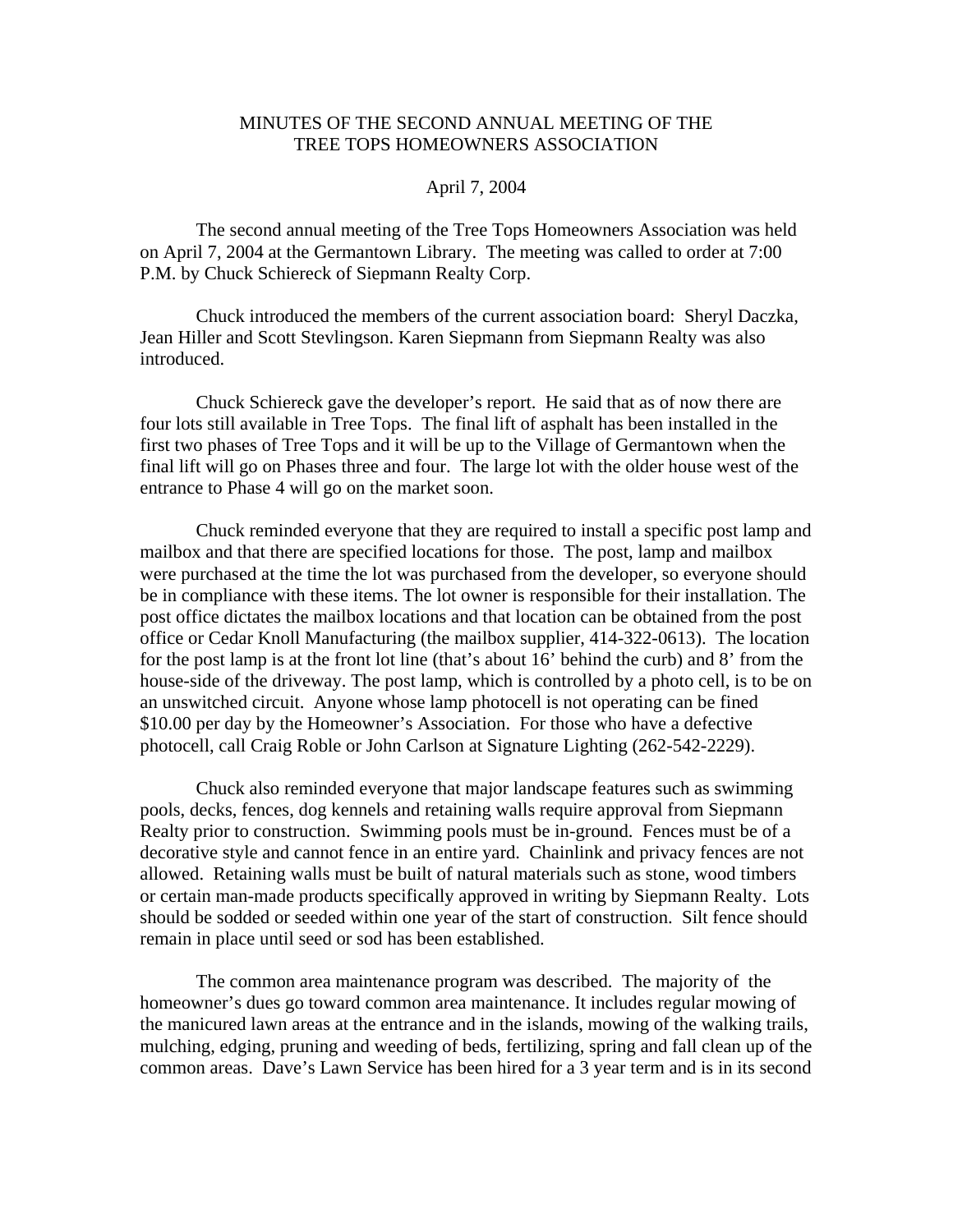year. The common areas are meant to have tall grass growing in them. All lot owners should refrain from mowing into these areas.

 Tree Tops storm water maintenance areas were also discussed. Three of these areas will have aeration that will be functioning this year. Water detention areas will be maintained on an as-needed basis by Marine Biochemists. Everyone in Tree Tops should use non-phosphorus lawn fertilizer on their yards. The Tree Tops water maintenance areas are part of the drainage system for the subdivision and whatever goes on yards will eventually find its way to the detention areas. Phosphorus is bad for water quality. Grass will be allowed to grow long around these water detention areas to help prevent run-off of silt and fertilizer into the water.

 The proposed 2004 budget was presented and discussed. The major expense item is the common area maintenance program. Other items included in the budget are property and liability insurance for the association, electricity for lighting the entries and powering the aerators, repairs to the common areas, postage, printing and P.O. box, funds for a newsletter or directory, Capitol Reserve Fund and an annual picnic. A contingency fund is also included in the event that common area plantings need watering, or there are extra pond treatments or other unexpected expenses. After discussion the budget was unanimously adopted. Based upon the approved budget the 2004 association dues are \$250.00 per lot. Dues will be billed in April.

 Clean up of the open space areas was also discussed. It is not part of Dave's Lawn Service contract to clean up the subdivision on a regular basis. It was decided that the homeowners should have a clean-up day twice a year. Maria McDermott (262-253- 9127) volunteered to organize this event. She is looking for help.

 The Homeowners Association committee members, who govern the Association, were elected last year for 1, 2 and 3 year terms. Scott Stevlinson had a one year term. Sheryl Daczka has one year left of her two year term and Jean Hiller, who is keeping the association's books, has two years remaining on her three year term. Nominations were requested for one position on the Association Committee. Doug Anderson was nominated for a three year term and unanimously elected for the stated term by those members in attendance.

 Volunteers were also sought for other association activities. Roy Peterson volunteered to organize the picnic. He also said that his wife, Jeanie, will organize an entire subdivision spring rummage sale. Sheryl Daczka ( 262-502-0595 or 414-350- 6402) will be the liaison between the Association and Dave's Lawn Service (open space landscape contractor) and Marine Biochemists (pond maintenance company). If anyone has concerns about these areas, contact Sheryl and she will get in touch with the appropriate company. Dave Schloesser (262-251-1713) volunteered to keep watch on the sport court and playground areas and will report any damage or repairs needs to the Association committee. It was suggested that there be a decorating committee to decorate the Tree Tops entries for holidays but no one volunteered. If anyone would like to do this, please call Siepmann Realty (262-650-9700). Joe Gioffre was volunteered (by